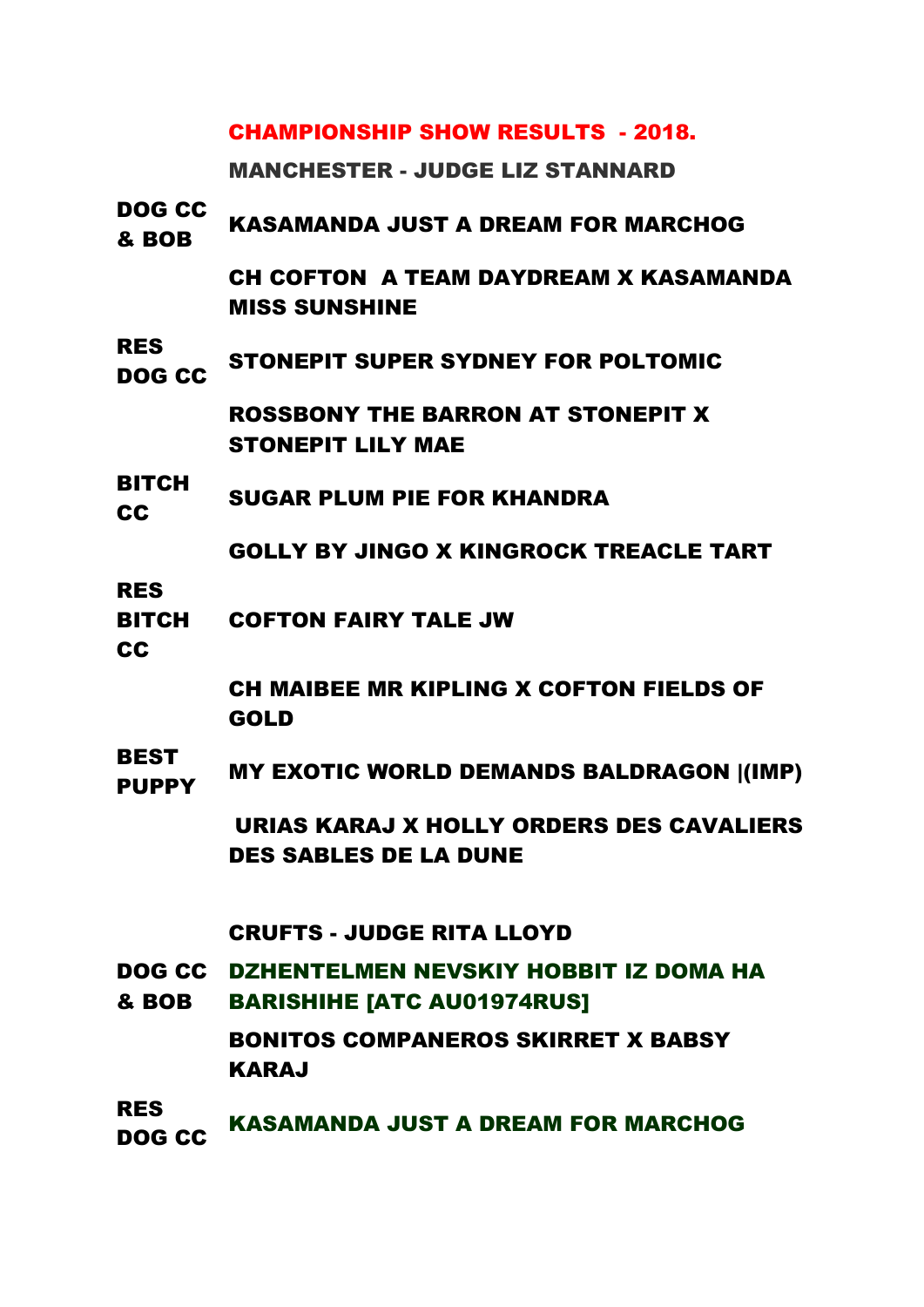#### SEE MANCHESTER

- BITCH CC HELLO DOLLY DE LA MONTAGNE ENSOLEILLEE OF TUDORHURST (IMP FRA) FR CH ELIXIR DAMOR DE LA MONTAGNE ENSOLEILLEE X FR CH AMANDE DOUCE DE LA MONTAGNE ENSOLEILLEE
- RES
- BITCH RIVERMOOR LADY MARTHA JW
- **CC**

HEADRA'S WEDGEWOOD X NASTANE DOROTHY AT RIVERMOOR

**BEST** PUPPY CHACOMBE PHOENIX FOR POMELO

> CHACOMBE ARIZONA X BALDRAGON ENVY ME OF CHACOMBE

UK TOY DOG - JUDGE BRENDA ESSEX

- DOG CC KASAMANDA JUST A DREAM FOR MARCHOG SEE MANCHESTER
- RES NES CC TUCHERISH GUILTY VERDICT

KHANDRO NO REGRETS X CH TUCHERISH **CLEMENCY** 

BITCH **COULD CH BALDRAGON SHE DEMANDS JW** 

> CH MAIBEE ROBSON X BALDRAGON HEAVEN **SCENT**

RES

BITCH COFTON WALKING ON SUNSHINE

CC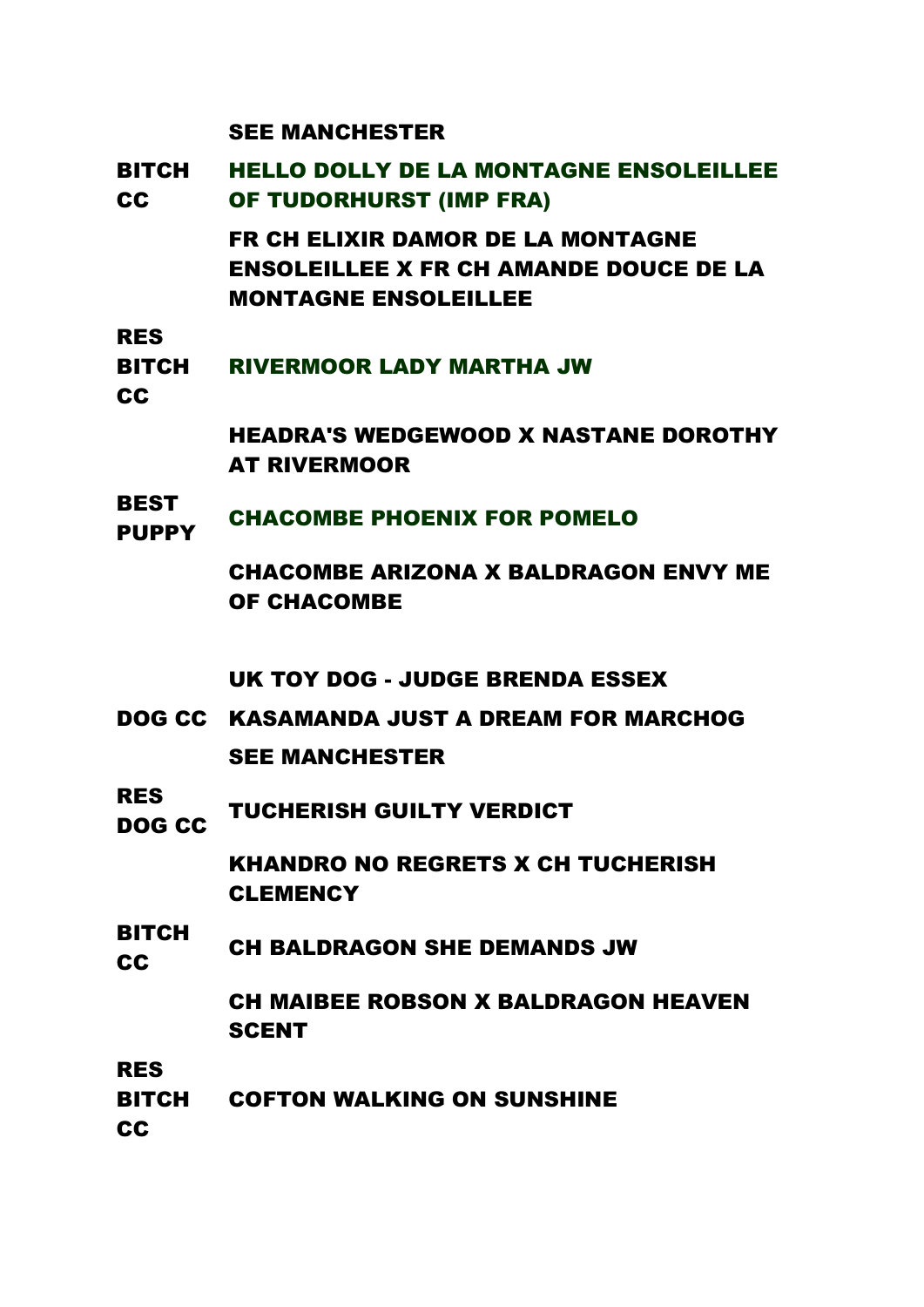|                             | CH HEADRDA'S CHOCOLATE D'LITE X DUTCH &<br>INT CH COFTON SHARE MY DREAM                |
|-----------------------------|----------------------------------------------------------------------------------------|
| <b>BEST</b><br><b>PUPPY</b> | <b>CAVALLIBROOK LADY LOVELACE</b>                                                      |
|                             | <b>CHIR CH CHARNELL BRANDO AT CAVALLI X</b><br><b>CLUSSEX REIGN IT IN CAVALLIBROOK</b> |
| <b>BITCH</b>                | NORTHERN KCS CLUB - JUDGE TANYA IRELAND                                                |
| CC &<br><b>BOB</b>          | DK CH PENEMMA MILLIE THE MINX                                                          |
|                             | <b>CH MAIBEE MR KIPLING X PENEMMA SWEET</b><br><b>DREAM</b>                            |
| <b>RES</b><br>BITCH<br>CC   | <b>BALDRAGON HOLD THAT THOUGHT</b>                                                     |
|                             | CH MAIBEE TEDDY X COFTON FIELDS OF GOLD                                                |
|                             | DOG CC KASAMANDA JUST A DREAM FOR MARCHOG                                              |
|                             | <b>SEE MANCHESTER</b>                                                                  |
| <b>RES</b><br>DOG CC        | TUDORHURST GUARDIAN<br>CH TUDORHURST DIAMOND X CHACOMBE SUGAR<br><b>AND SPICE</b>      |
| <b>BEST</b><br><b>PUPPY</b> | <b>TUDORHURST GUARDIAN</b>                                                             |
|                             | CH TUDORHURST DIAMOND X CHACOMBE SUGAR<br><b>AND SPICE</b>                             |
|                             | <b>WELKS - JUDGE LIZ RUSHTON</b>                                                       |
| DOG CC<br>& BOB             | <b>CH HEADRA'S TRULY MAGIC IS JUSTACHARMA</b>                                          |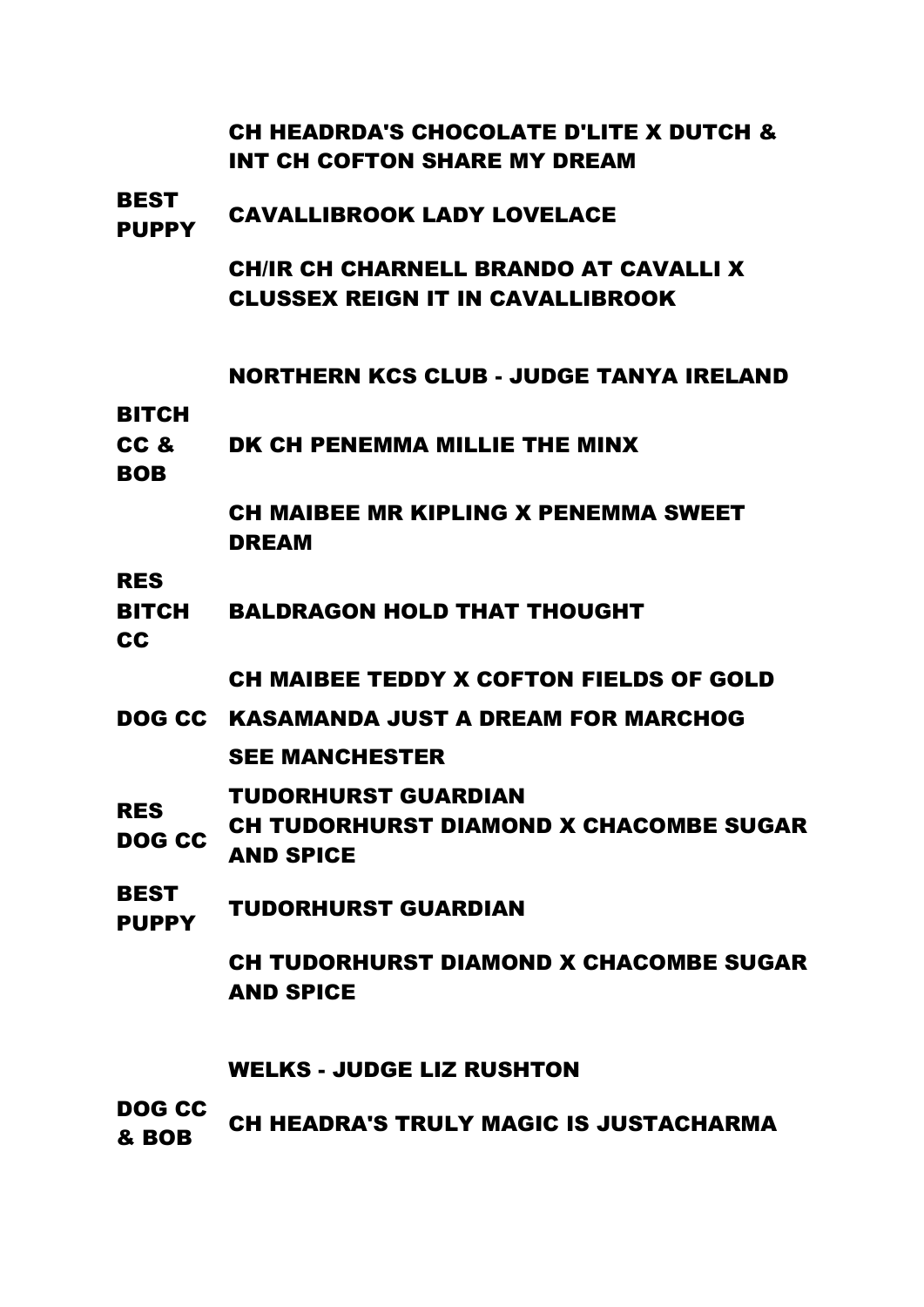| CH JUSTACHARMA HE IS OUR MAGIC JW X |
|-------------------------------------|
| <b>HEADRA'S MISS CADBURY</b>        |

- RES MAYNORTH SHADES OF HEAVEN AT
- DOG CC HOOEBARTON

OTHMESE DHU DAVETH AT HOOEBARTON X MAYNORTH SHOW ME HEAVEN

BITCH **CC** AMANTRA TRUFFLE

> AMANTRA TREASURE CHEST X AMANTRA SUMMER CHEER

RES BITCH CC HELLO DOLLY DE LA MONTAGNE ENSOLEILLEE OF TUDORHURST

- SEE CRUFTS
- BEST PUPPY TUDORHURST GUARDIAN

SEE NORTHERN KCS CLUB

NATIONAL DOG SHOW - JUDGE LEE COX

DOG CC **EDUCTLY CHAMANTRA REGIUS OF FEORLIG SH.CM** 

CH AMANTRA REGALIST X AMANTRA CHERYL

RES NOG CC CH CHACOMBE ROYAL GIFT TO BRENDEK

> CH MAIBEE TEDDIE X BALDRAGON ENVY ME OF CHACOMBE

BITCH **CC MARCHOG MACFLANNELETTE** 

> ISCALYN'S CELTIC KNIGHT CELXO X MARCHOG MIMI BON BON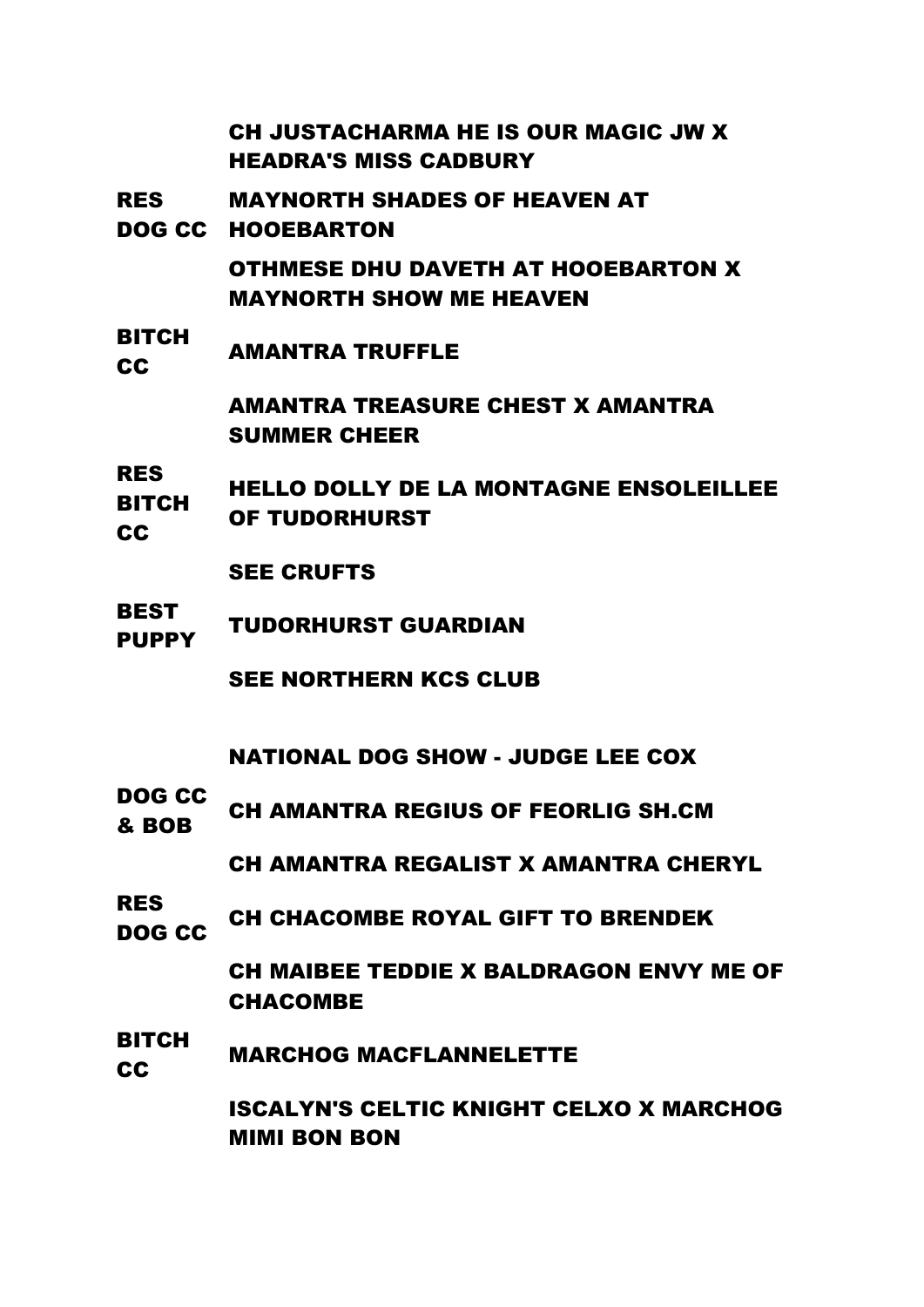RES

BITCH **CC** CLUSSEXX REIGN IT IN CAVALLIBROOK (IMP USA)

> AM GR CH ROYALIST READY TO REIGN X AM CH CLUSSEXX BRING WINE & CHUTNEY

**BEST** PUPPY TOVARICH TICKET TO RIDE

AMANTRA CHORALE X TOVARICH TOYAH

KING CHARLES SPANIEL CLUB \_ JUDGE ALICIA PENNINGTON

DOG CC **BOB** CH AMANTRA TREASURY

> AMANTRA TREASURE CHEST X AMANTRA CHERRY PIE

RES **NOG CC TUCHERISH GUILTY VERDICT** 

SEE UK TOY DOG

BITCH **CC** ELLEMICH DAY DREAM

> CHATEAU TUDORHURST DE LA MONTAGNE ENSOLEILEE X PENEMMA DREAM COME TRUE

RES

- BITCH AMANTRA TRUFFLE
- **CC**

AMANTRA TREASURE CHEST X AMANTRA SUMMER CHEER

BEST PUPPY TOVARICH TELL ME WHY

AMANTRA CHORALE X TOVARICH TOYAH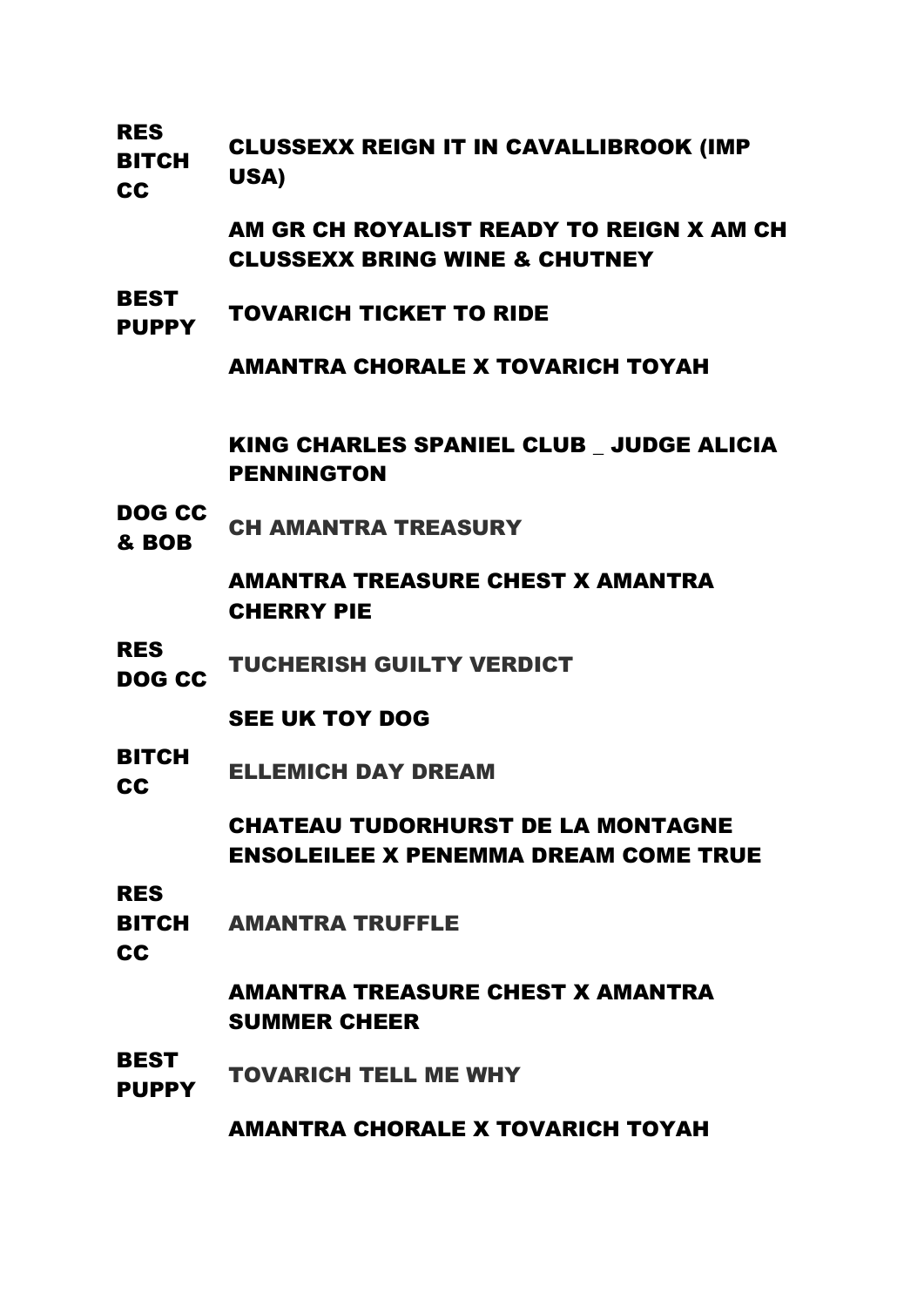|                                                   | <b>SCOTTISH KENNEL CLUB - JUDGE CAROLINE</b><br><b>GURTNER</b>                                      |
|---------------------------------------------------|-----------------------------------------------------------------------------------------------------|
| <b>DOG CC</b><br>& BOB                            | <b>DIGGLE DANDELION JW</b>                                                                          |
|                                                   | <b>CH HEADRA'S TRULY MAGIC IS JUSTACHARMA X</b><br><b>PHYDEAUX ROYAL ROSE FOR DIGGLE</b>            |
| <b>RES</b><br>DOG CC                              | <b>TUDORHURST ATHOS</b>                                                                             |
|                                                   | CH TUDORHURST DIAMOND X HELLO DOLLY DE<br><b>LA MONTAGNE ENSOLLEILLE OF TUDORHURST</b><br>(IMP FRA) |
| <b>BITCH</b><br><b>CC</b>                         | <b>HELLO DOLLY DE LA MONTAGNE ENSOLLEILLE</b><br>OF TUDORHURST (IMP FRA)                            |
|                                                   | <b>SEE CRUFTS</b>                                                                                   |
| <b>RES</b><br><b>BITCH</b><br><b>CC</b>           | <b>CH PENEMMA MISTY FOR ME JW</b>                                                                   |
|                                                   | CH MAIBEE MR KIPLING X PENEMMA SWEET<br><b>DREAM</b>                                                |
| <b>BEST</b><br><b>PUPPY</b>                       | <b>LORPHIL HIDDEN TREASURE</b>                                                                      |
|                                                   | <b>LORPHIL TREASURE ISLAND X CH DOWNSBANK</b><br><b>DESIGNED FOR LORPHIL</b>                        |
|                                                   | <b>BATH - JUDGE: MR G G J THOMAS</b>                                                                |
| <b>BITCH</b><br>CC <sub>&amp;</sub><br><b>BOB</b> | <b>CH BALDRAGON SHE DEMANDS JW</b>                                                                  |

SEE UK TOY DOG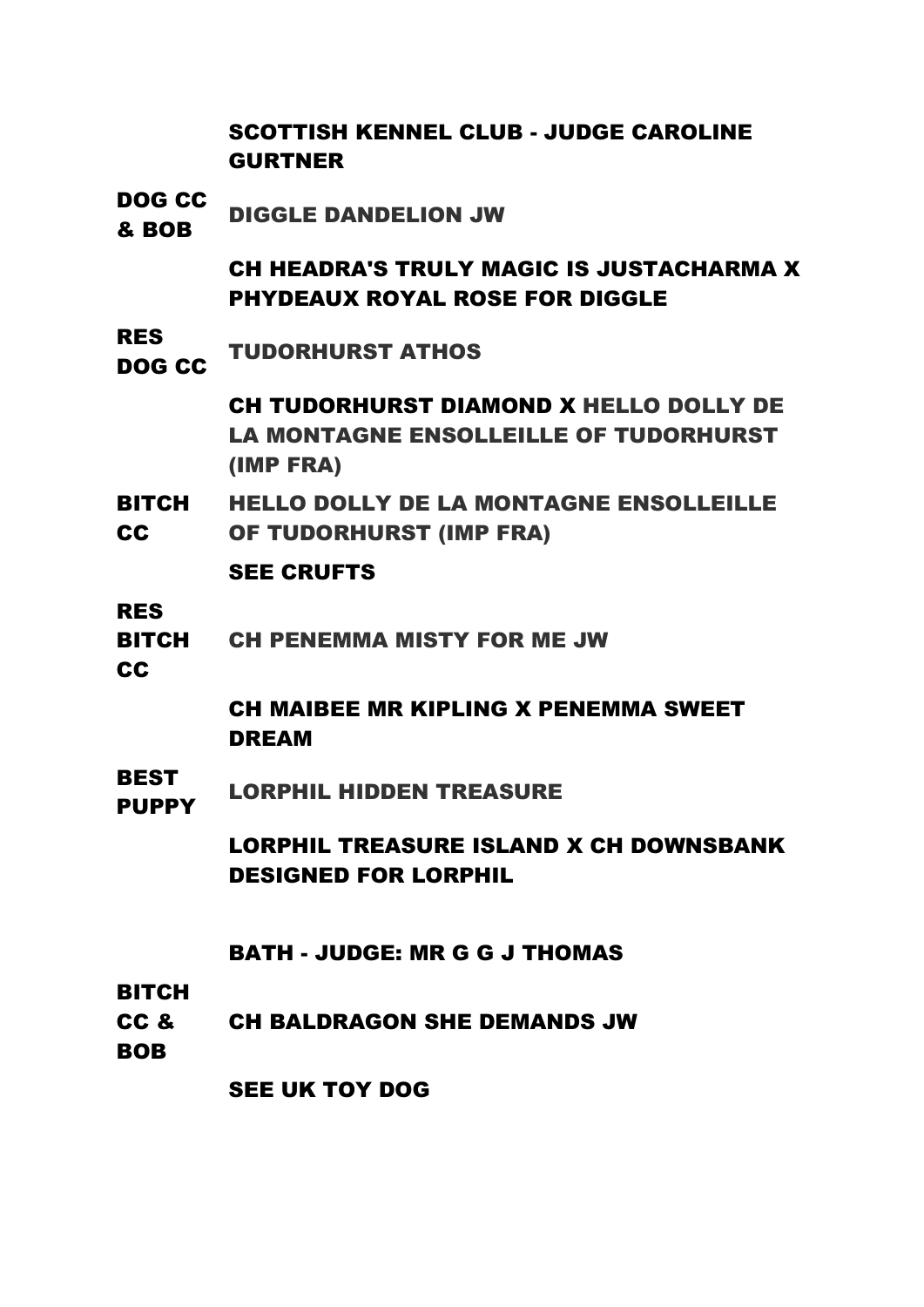RES

BITCH CC COFTON DANCING THOUGH LIFE JW

> STONEPIT BUSTER KEYTON AT LANKCOMBE X COFTON THE WIZARD AND I

- DOG CC LANOLA GIORGIO ARMANI WITH SIMANNIE CH COFTON A TEAM DAYDREAM X CH MAIBEE CLEMENTINE OF LANOLA SH CM
- RES NES CH CHACOMBE ROYAL GIFT TO BRENDEK

SEE NATIONAL DOG SHOW

**BEST** PUPPY NOBEL DE TROIS MAILLETS TAF

> H'ESPUIR DES ELFES NOIRS DE TYGALOREL X JOHANNA DES TROIS MAILLETS

SOUTHERN COUNTIES - JUDGE GEOFFREY CURR

**BITCH** 

CC & COFTON WINTER TIME TALE AT HEADRA JW

BOB

CH MAIBEE MR KIPLING X COFTON FIELDS OF GOLD

RES BITCH CC CLUSSEXX REIGN IT IN CAVALLIBROOK (IMP USA)

SEE NATIONAL DOG SHOW

- DOG CC CH AMANTRA REGIUS OF FEORLIG SHCM SEE NATIONAL DOG SHOW
- RES **DOG CC CHACOMBE ARIZONA FOR POMELO**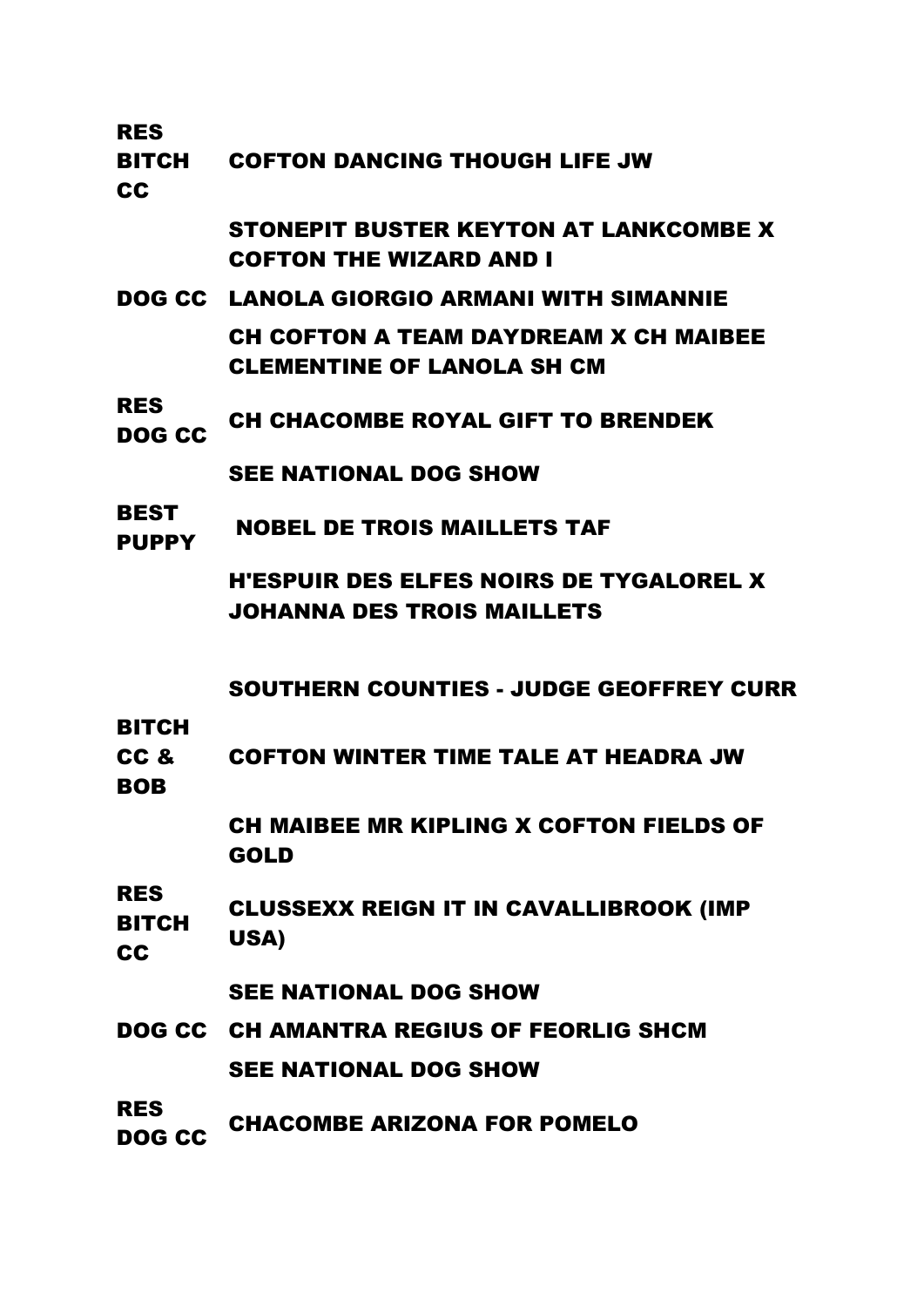CH CHACOMBE RETAINED ASSET X CHACOMBE MYRNA

BEST PUPPY CHACOMBE KENNEDY ROSE FOR POMELO

> CH CHACOMBE RETAINED ASSET X CHACOMBE TUDOR ROSE

THREE COUNTIES - JUDGE BOB RUSHTON

DOG CC **& BOB** AMANTRA CHORALE

> AMANTRA CHORALIST X AMANTRA MELROSE AMELIA

RES THE CH HEADRA'S TRULY MAGIC IS JUSTACHARMA

SEE WELKS

BITCH CH BALDRAGON SHE DEMANDS JW

SEE UK TOY DOG

RES

BITCH LANOLA MADEMOISELLE JW

CC

CH COFTON A TEAM DAYDREAM X CH MAIBEE CLEMENTINE OF LANOLA SHCM

BEST PUPPY TUDORHURST GUARDIAN

SEE NORTHERN KCS CLUB

BORDER UNION - JUDGE: JOYCE WILSON

DOG CC & BOB LANOLA GIORGIO ARMANI WITH SIMANNIE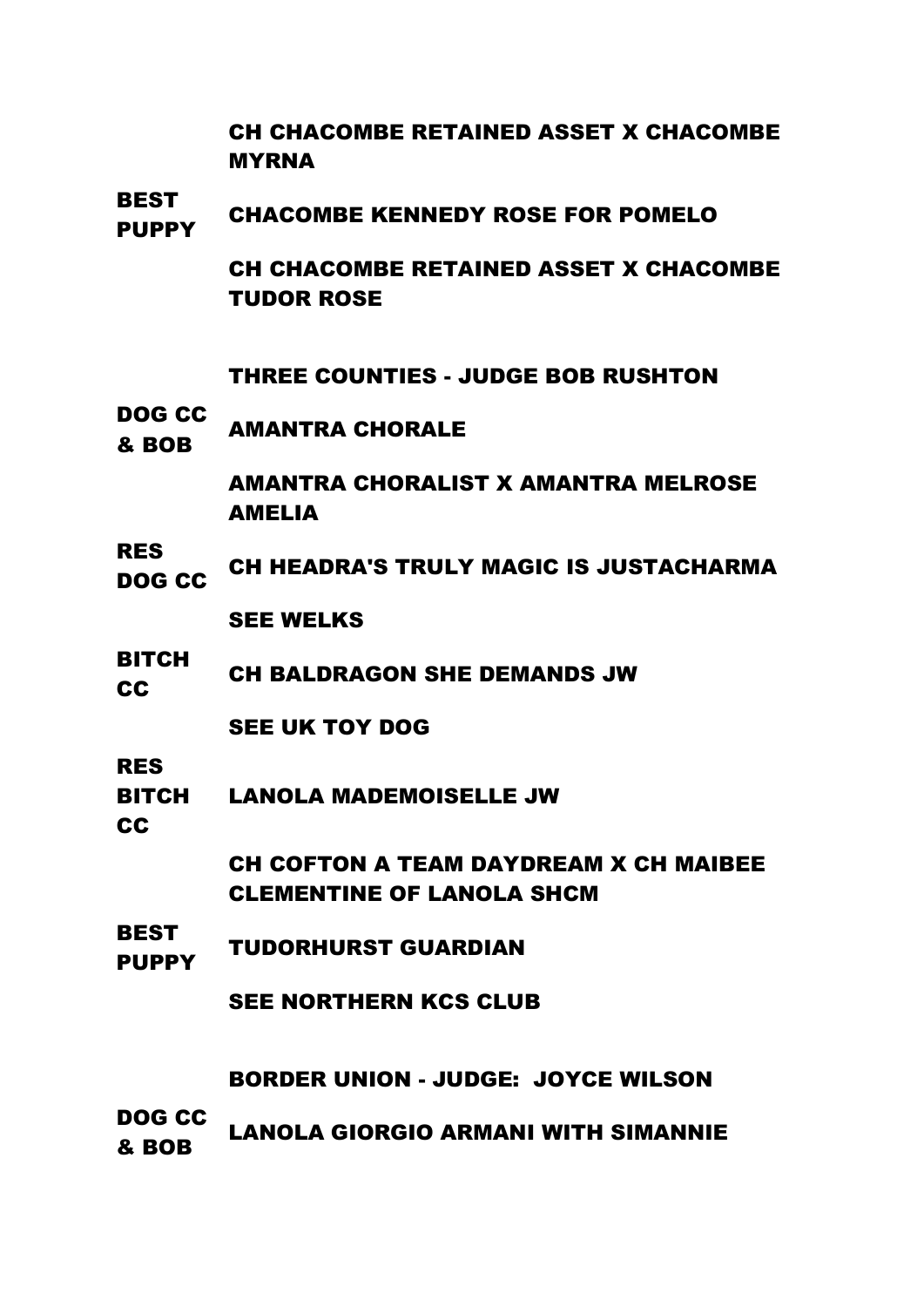SEE BATH

RES NES CC TUCHERISH GUILTY VERDICT

SEE UK TOY DOG

BITCH CH PENEMMA MISTY FOR ME JW

SEE SKC

RES

- BITCH ELLEMICH DAY DREAM
- CC

SEE KCS CLUB

**BEST** PUPPY TUDORHURST GUARDIAN

SEE NORTHERN KCS CLUB

BLACKPOOL - JUDGE JANE LILLEY

DOG CC & BOB X-JEWEL OD DVOU ORECHU BINGLUI (IMP CZE)

> POL CH JEWEL RUBINOWY SKARB X DAYA FAVORIT AFINA PALLADA

RES **NOG CC KASAMANDA JUST A DREAM FOR MARCHOG** 

SEE UK TOY DOG

BITCH **CC** MARCHOG MACFLANNELETTE

SEE NATIONAL DOG SHOW

RES BITCH **CC** WINIE OD DVOU ORECHU AND TUCHERISH (IMP CZE)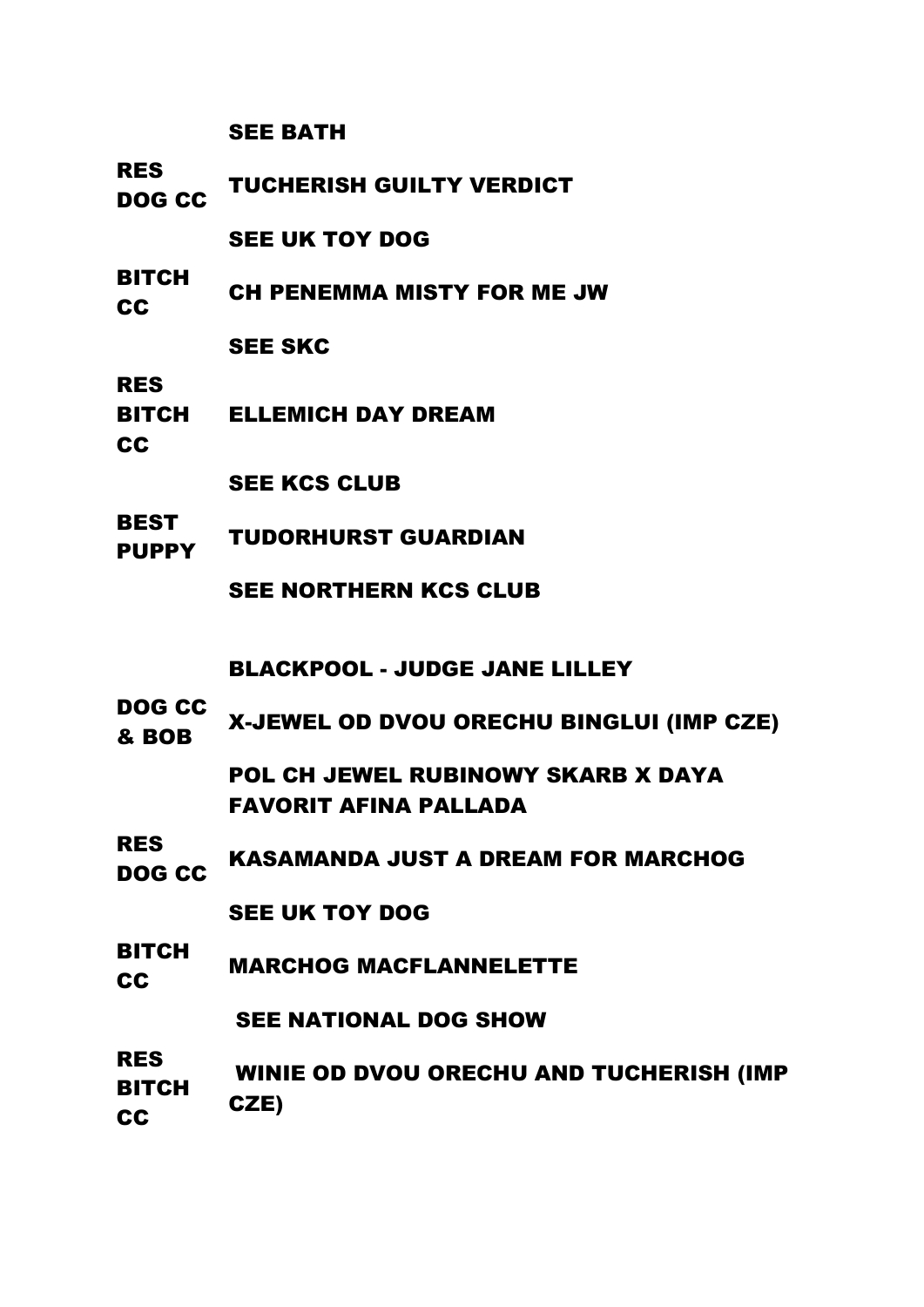# POL CH JEWEL RUBINOWY SKARB X SHEALAGH OD DVOU ORECHU

BEST

**PUPPY** & P.G. 4 AMBASSADOR BOY STAR OF TUCHERISH (IMP RUS)

> RUSSISCH GEIST AQUINO X DASHIMMA FROM PANDA CHARM

WINDSOR - JUDGE: RAOUL SMITH

DOG CC **BOB** CH AMANTRA REGAL DUKE

CH AMANTRA REGALIST X AMANTRA CHERYL

RES DOG CC KASAMANDA JUST A DREAM FOR MARCHOG

SEE UK TOY DOG

BITCH **CC** MARCHOG MACFLANNELETTE

SEE NATIONAL DOG SHOW

RES

BITCH COFTON FAIRY TALE JW

CC

SEE MANCHESTER

BEST PUPPY TUDORHURST GUARDIAN

SEE NORTHERN KCS

LEEDS - JUDGE: DIANE SEARLE

DOG CC **EVELOCE CH AMANTRA REGAL DUKE** 

SEE WINDSOR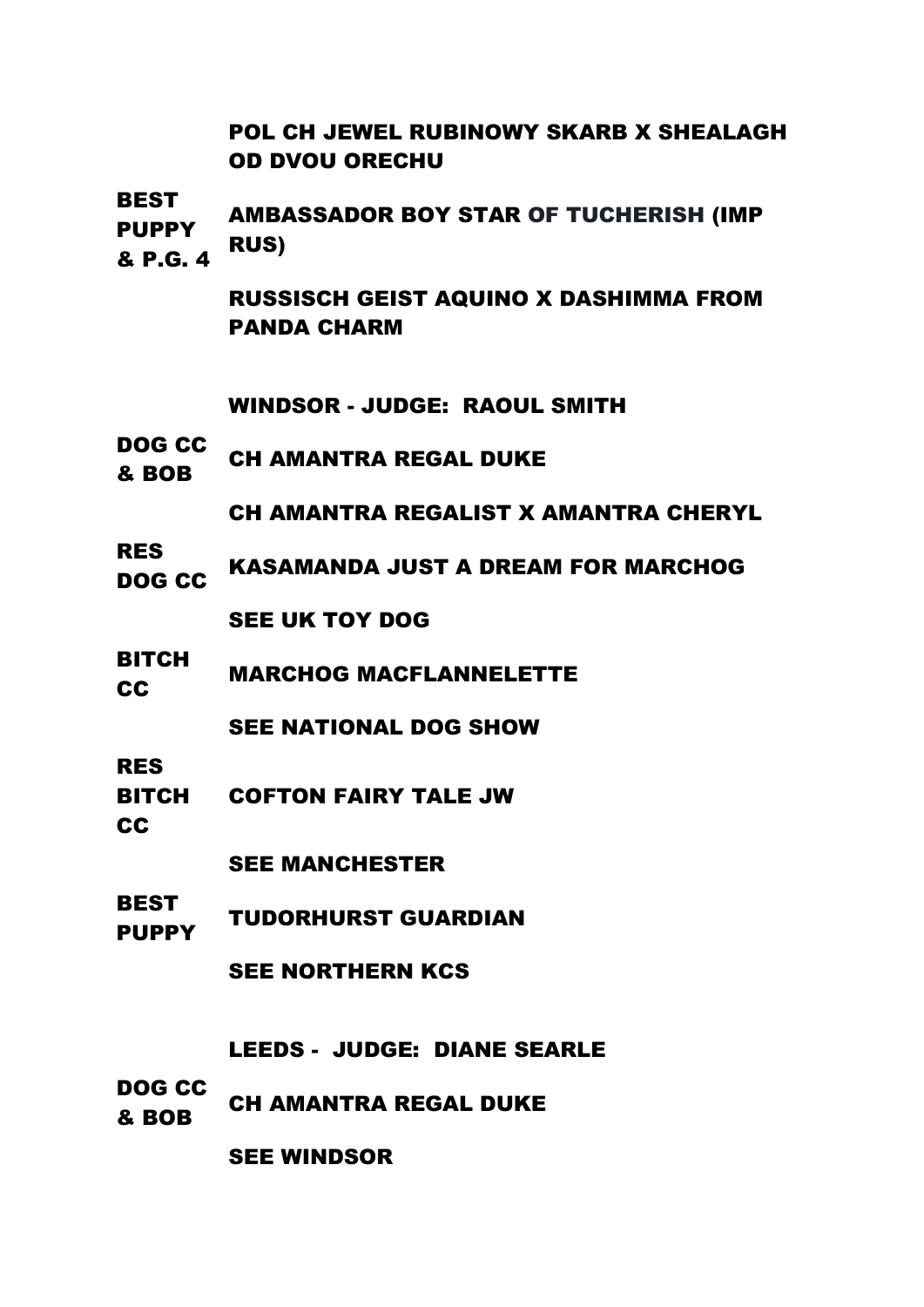| <b>RES</b><br>DOG CC               | <b>AMANTRA CHORALE</b>                                   |
|------------------------------------|----------------------------------------------------------|
|                                    | <b>SEE THREE COUNTIES</b>                                |
| <b>BITCH</b><br><b>CC</b>          | <b>COFTON DANCING THOUGH LIFE JW</b>                     |
|                                    | <b>SEE BATH</b>                                          |
| <b>RES</b><br><b>CC</b>            | <b>BITCH AMANTRA TRUFFLE</b>                             |
|                                    | <b>SEE WELKS</b>                                         |
| <b>BEST</b><br><b>PUPPY</b>        | <b>TOYSWOOD STARLIGHT EXPRESS</b>                        |
|                                    | DOWNSBANK MONTGOMERY X TOYSWOOD<br><b>COUNTING STARS</b> |
|                                    | <b>PAIGNTON - JUDGE TONY ALLCOCK MBE</b>                 |
| <b>BITCH</b><br>CC &<br><b>BOB</b> | <b>AMANTRA TRUFFLE</b>                                   |
|                                    | <b>SEE WELKS</b>                                         |
| <b>RES</b>                         |                                                          |
| <b>BITCH</b><br><b>CC</b>          | <b>COFTON WINTER TIME TALE AT HEADRA JW</b>              |
|                                    | <b>SEE SOUTHERN COUNTIES</b>                             |
|                                    | DOG CC X-JEWEL OD DVOU ORECHU BINGLUI (IMP)              |
|                                    | <b>SEE BLACKPOOL</b>                                     |
| <b>RES</b><br><b>DOG CC</b>        | <b>CH AMANTRA TREASURY</b>                               |
|                                    | <b>SEE KING CHARLES SPANIEL CLUB</b>                     |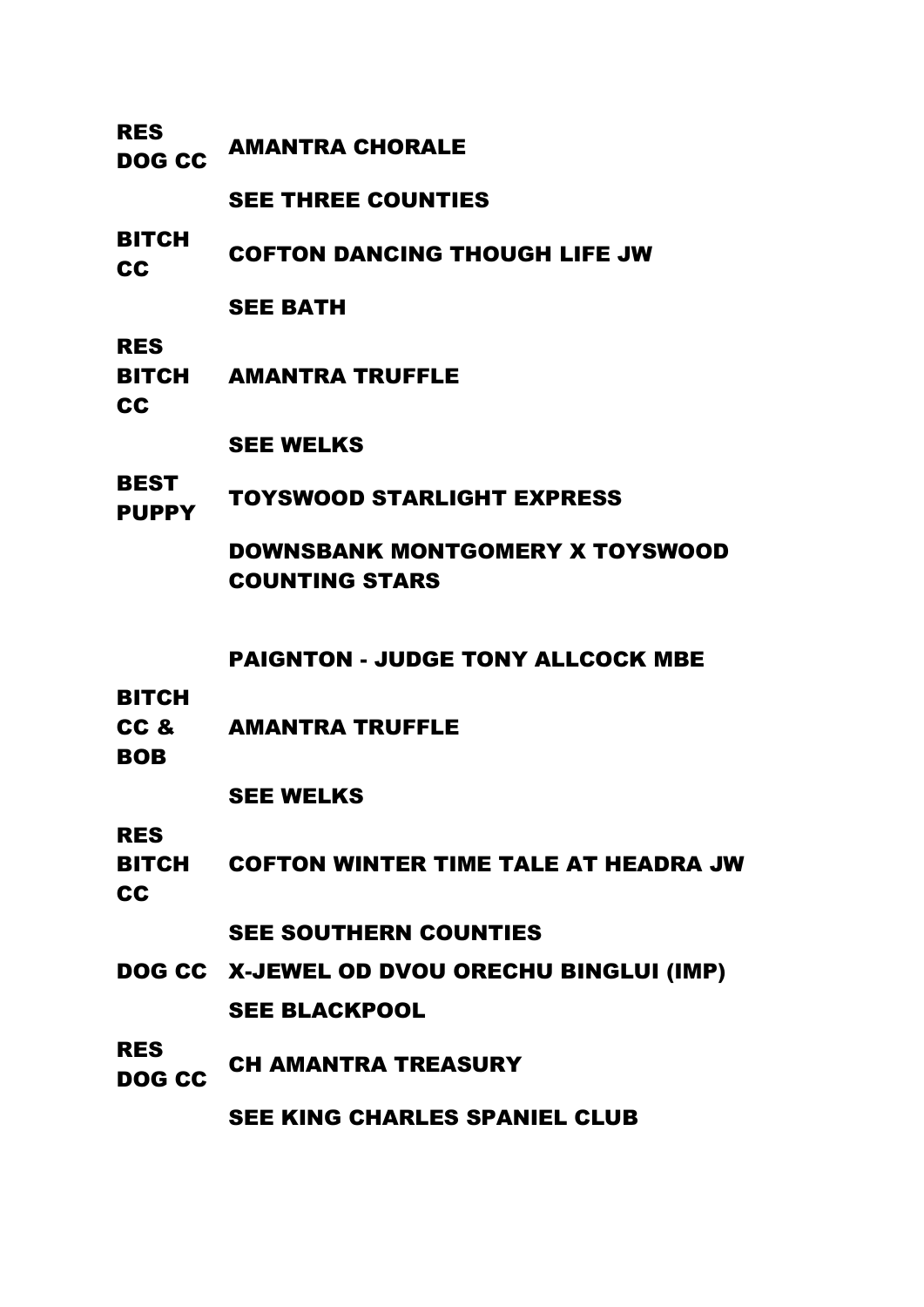| <b>BEST</b><br><b>PUPPY</b> | <b>TOVARICH TICKET TO RIDE</b>                                     |
|-----------------------------|--------------------------------------------------------------------|
|                             | <b>SEE NATIONAL DOG SHOW</b>                                       |
|                             | <b>WELSH KC - JUDGE TOM MATHER</b>                                 |
| DOG CC<br>& BOB             | <b>CH AMANTRA REGAL DUKE</b>                                       |
|                             | <b>SEE WINDSOR</b>                                                 |
| <b>RES</b>                  | <b>MAYNORTH SHADES OF HEAVEN AT</b><br><b>DOG CC HOOEBARTON</b>    |
|                             | <b>SEE WELKS</b>                                                   |
| <b>BITCH</b><br>CC          | <b>COFTON WINTER TIME TALE AT HEADRA JW</b>                        |
|                             | <b>SEE SOUTHERN COUNTIES</b>                                       |
| <b>RES</b><br>CC            | BITCH CH PAULIAN PRUDENCE FOR BEEWYE JW                            |
|                             | CH MAIBEE TEDDIE X CH PAULIAN PATIENCE JW                          |
| <b>BEST</b><br><b>PUPPY</b> | <b>HEADRA'S MAD HATTER</b>                                         |
|                             | CHOCOLATE MOONLIGHT AT HEADRA X<br><b>HEADRA'S SILVER SIXPENCE</b> |
|                             | <b>CITY OF BIRMINGHAM - JUDGE C BOWLES-</b><br><b>ROBINSON</b>     |
| & BOB                       | DOG CC DZHENTLMEN NEVSKIY HOBBIT IS DOMA HA<br><b>BARISHIHE</b>    |
|                             | <b>SEE CRUFTS</b>                                                  |
| <b>RES</b><br><b>DOG CC</b> | <b>CHACOMBE ARIZONA FOR POMELO</b>                                 |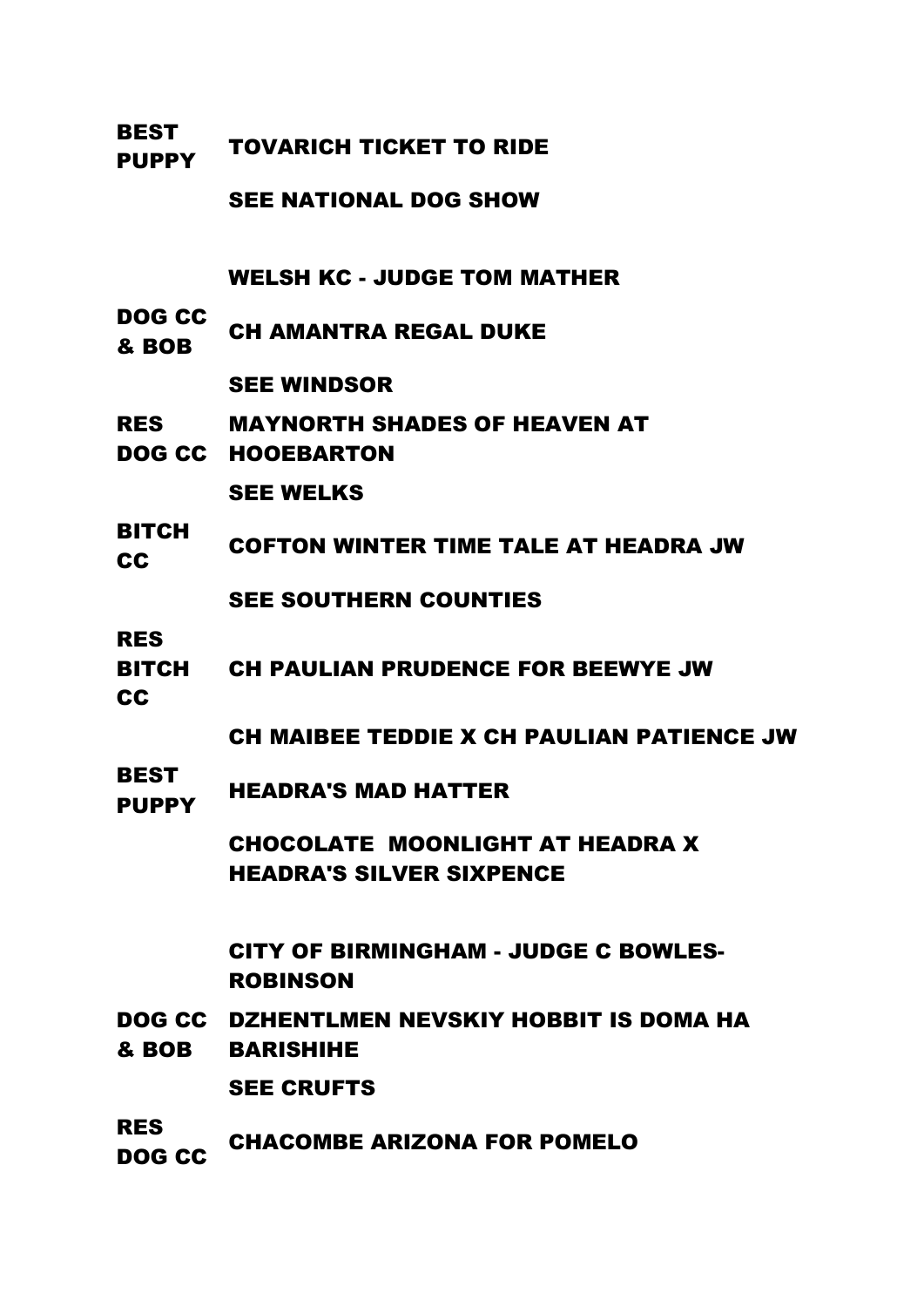## SEE SOUTHERN COUNTIES

BITCH **CC** COFTON WALKING ON SUNSHINE

SEE UK TOY DOG

RES

- **BITCH** AMANTRA TRUFFLE
- CC

SEE WELKS

BEST PUPPY TOVARICH TICKET TO RIDE

SEE NATIONAL DOG SHOW

RICHMOND - JUDGE: KARI JARVINEN

- DOG CC DZHENTLMEN NEVSKIY HOBBIT IS DOMA HA
- & BOB BARISHIHE

SEE CRUFTS

RES NES CC TUDORHURST ATHOS

SEE SKS ( AUG)

BITCH COFTON FAIRY TALE JW

SEE MANCHESTER

RES BITCH **CC** CLUSSEXX REIGN IT IN CAVALLIBROOK (IMP) BEST PUPPY :

SEE NATIONAL DOG SHOW

**BEST** PUPPY NONE

## DARLINGTON - JUDGE DOROTHY BAILEY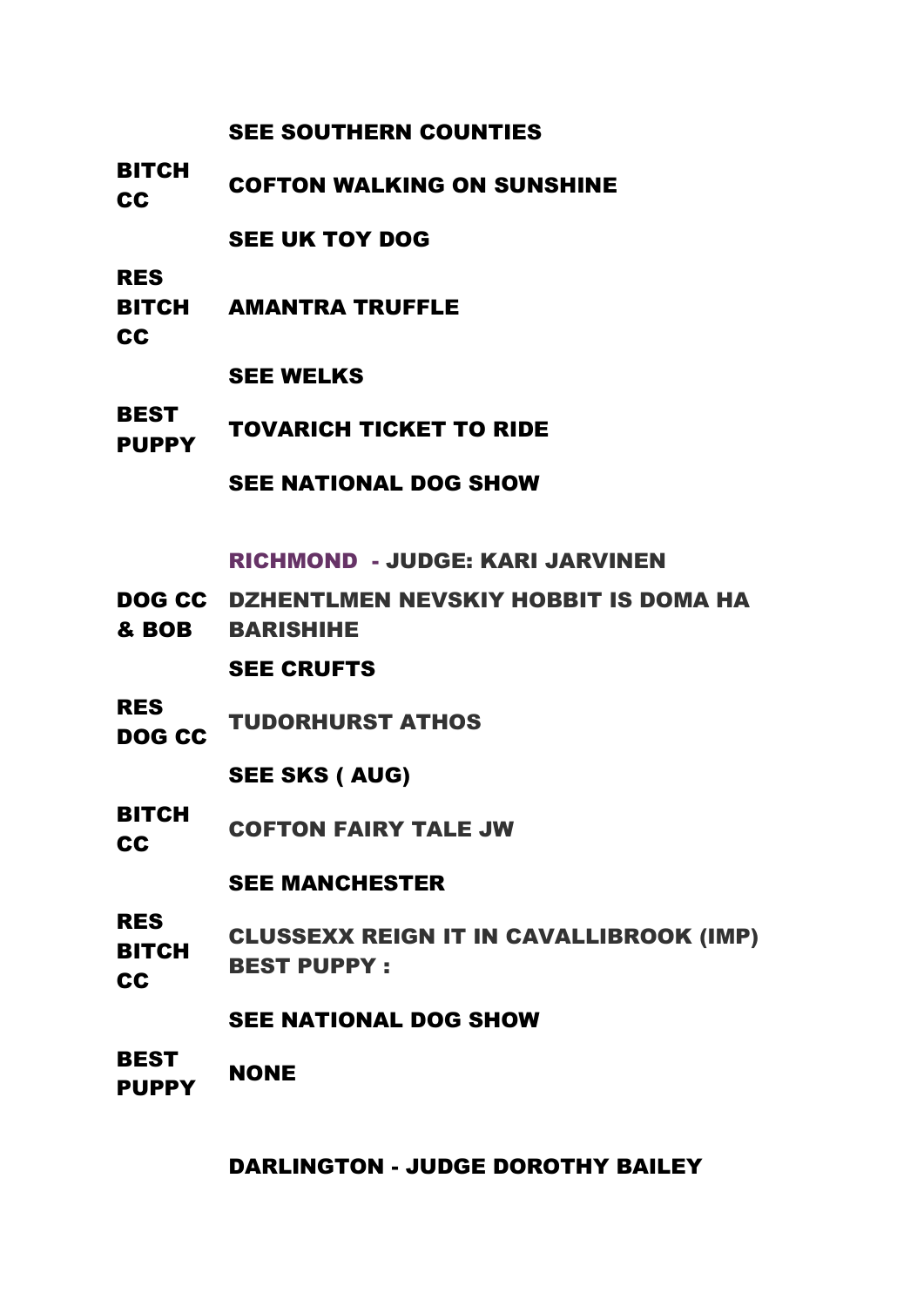| <b>DOG CC</b><br>& BOB            | <b>AMANTRA CHORALE</b>                                |
|-----------------------------------|-------------------------------------------------------|
|                                   | <b>SEE THREE COUNTIES</b>                             |
| <b>RES</b><br>DOG CC              | <b>CH KASAMANDA JUST A DREAM FOR MARCHOG</b>          |
|                                   | <b>SEE MANCHESTER</b>                                 |
| BITCH<br><b>CC</b>                | <b>CLUSSEXX REIGN IT IN CAVALLIBROOK (IMP</b><br>USA) |
|                                   | <b>SEE NATIONAL DOG SHOW</b>                          |
| <b>RES</b><br>cc                  | BITCH RIVERMOOR LADY MARTHA JW                        |
|                                   | <b>SEE CRUFTS</b>                                     |
| <b>BEST</b><br><b>PUPPY</b>       | <b>HEADRA'S MAD HATTER</b>                            |
|                                   | <b>SEE WELSH KC</b>                                   |
| <b>BITCH</b>                      | DRIFFIELD - JUDGE: JOHN GOODWIN                       |
| CC <sub>&amp;</sub><br><b>BOB</b> | <b>CH AMANTRA TRUFFLE</b>                             |
|                                   | <b>SEE WELKS</b>                                      |
| <b>RES</b><br><b>CC</b>           | <b>BITCH CH BALDRAGON SHE DEMANDS JW</b>              |
|                                   | <b>SEE UK TOY DOG</b>                                 |
|                                   | <b>DOG CC CH AMANTRA REGAL DUKE</b>                   |
|                                   | <b>SEE WINDSOR</b>                                    |
| <b>RES</b><br><b>DOG CC</b>       | <b>AMANTRA CHORALE</b>                                |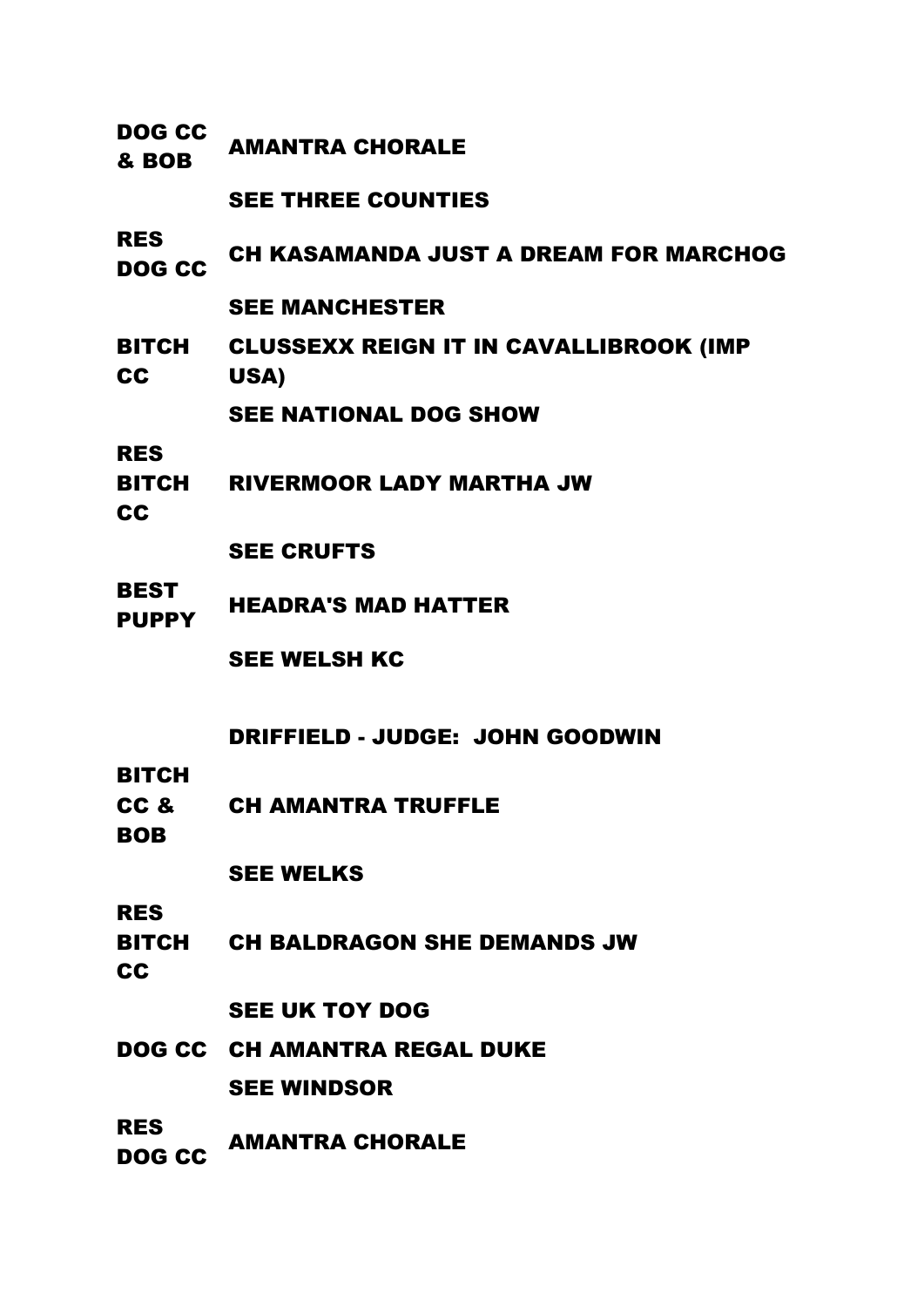|                                                   | <b>SEE THREE COUNTIES</b>                                             |
|---------------------------------------------------|-----------------------------------------------------------------------|
| <b>BEST</b><br><b>PUPPY</b>                       | <b>SAROSOTA CHENIN BLANC</b>                                          |
|                                                   | <b>AMANTRA CHORAL X AMANTRA MELROSE</b><br><b>AMELIA</b>              |
|                                                   | <b>SOUTH WALES KCA JUDGE - WILMA</b><br><b>SUTHERLAND</b>             |
| <b>BITCH</b><br>CC &<br><b>BOB</b>                | <b>CH AMANTRA TRUFFLE</b>                                             |
|                                                   | <b>SEE WELKS</b>                                                      |
| <b>RES</b><br><b>CC</b>                           | BITCH CH COFTON WINTER TIME TALE AT HEADRA JW                         |
|                                                   | <b>SEE SOUTHERN COUNTIES</b>                                          |
|                                                   | <b>DOG CC CH AMANTRA REGAL DUKE</b>                                   |
|                                                   | <b>SEE WINDSOR</b>                                                    |
| <b>RES</b><br>DOG CC                              | <b>AMANTRA CHORALE</b>                                                |
|                                                   | <b>SEE THREE COUNTIES</b>                                             |
|                                                   | <b>LANKCOMBE BETTE DAVIS</b>                                          |
| <b>BEST</b>                                       | <b>CH AMANTRA REGAL DUKE X LANKCOMBE</b><br><b>PUPPY CLARA BOW JW</b> |
|                                                   | <b>MIDLAND COUNTIES - JUDGE PAMELA HEALY-</b><br><b>GATES</b>         |
| <b>BITCH</b><br>CC <sub>&amp;</sub><br><b>BOB</b> | <b>RIVERMOOR LADY MARTHA JW</b>                                       |
|                                                   | <b>SEE CRUFTS</b>                                                     |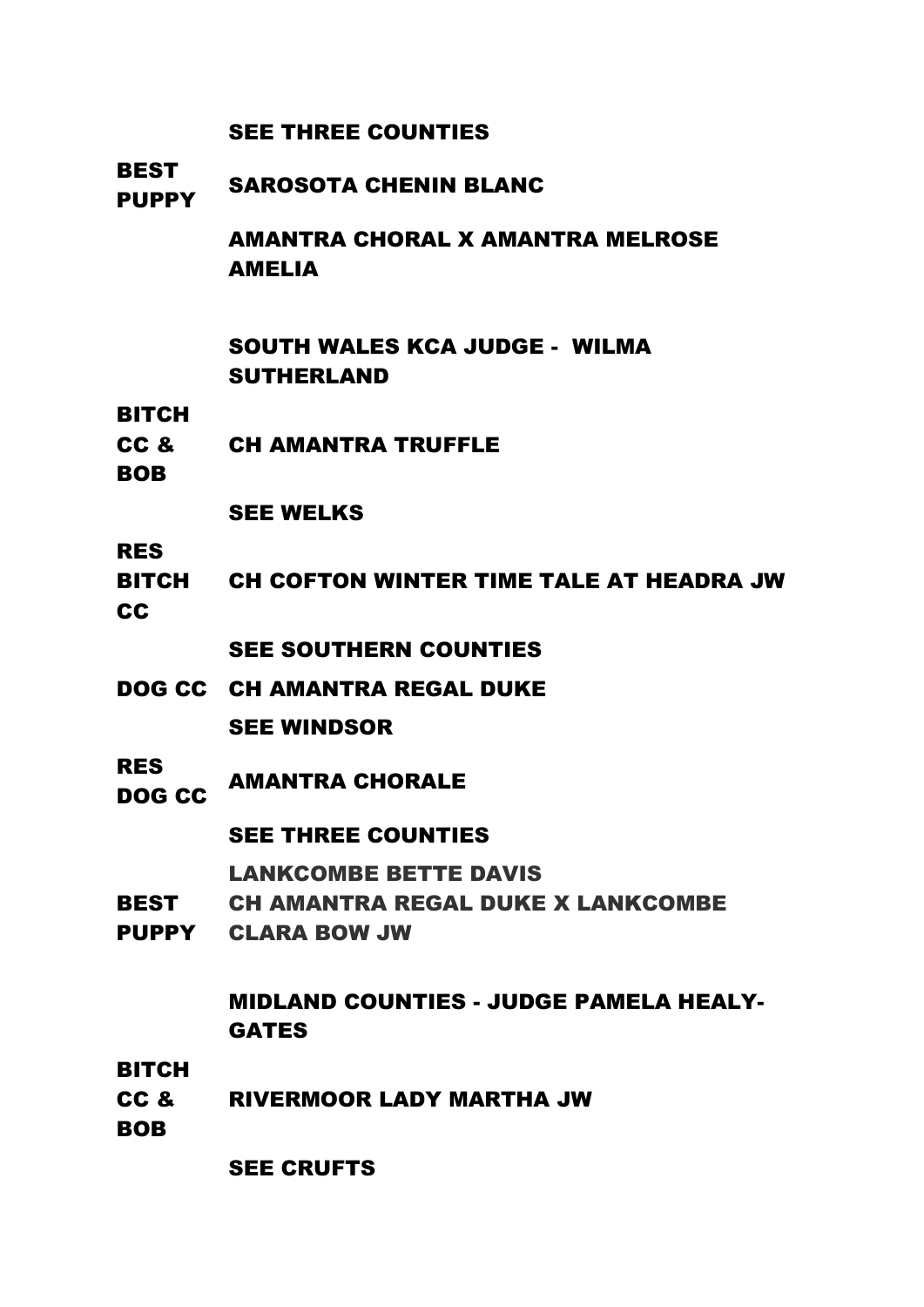RES

BITCH CH AMANTRA TRUFFLE

**CC** 

#### SEE WELKS

- DOG CC NOBEL DE TROIS MAILLETS SEE UK TOYDOG
- RES DOG CC AMANTRA CHORALE

SEE THREE COUNTIES

BEST PUPPY TOYSWOOD STARLIGHT EXPRESS

### SEE LEEDS

KING CHARLES SPANIEL ASSOCIATION - JUDGE STEPHEN SMITH

DOG CC **& BIS** CH AMANTRA TREASURY

## SEE KCS CLUB

RES

DOG CC & RES AMANTRA CHORAL

**BIS** 

### SEE THREE COUNTIES

BITCH CH AMANTRA TRUFFLE

### SEE WELKS

RES

BITCH COFTON FAIRY TALE

**CC** 

SEE MANCHESTER